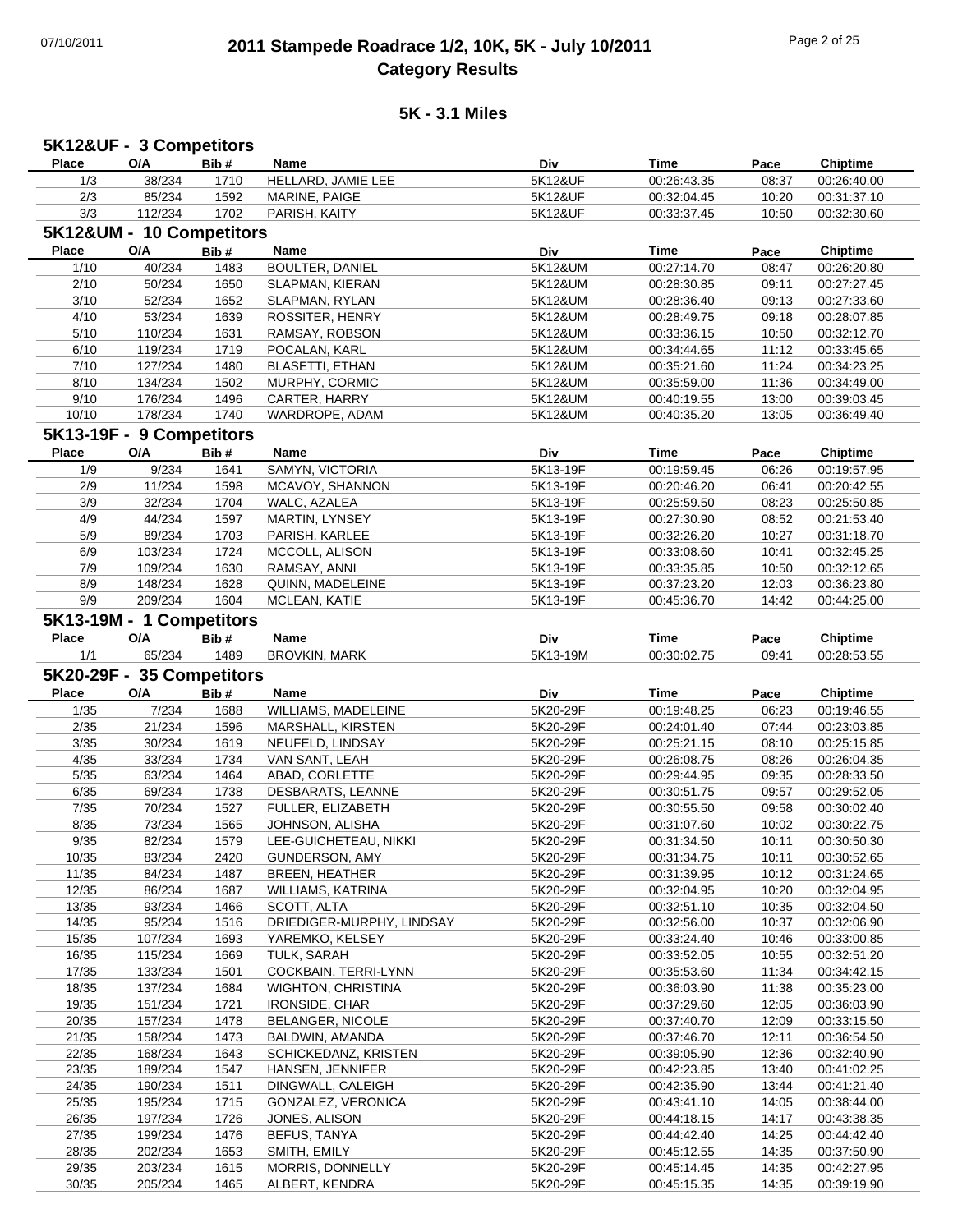# 07/10/2011 **2011 Stampede Roadrace 1/2, 10K, 5K - July 10/2011** Page 3 of 25 **Category Results**

|              | 5K20-29F - 35 Competitors |      |                          |          |             |       |                 |
|--------------|---------------------------|------|--------------------------|----------|-------------|-------|-----------------|
| <b>Place</b> | O/A                       | Bib# | Name                     | Div      | <b>Time</b> | Pace  | <b>Chiptime</b> |
| 31/35        | 213/234                   | 1491 | BROWN, LINDSEY           | 5K20-29F | 00:46:28.40 | 14:59 | 00:38:31.75     |
| 32/35        | 215/234                   | 1590 | MAINVILLE, WANESA        | 5K20-29F | 00:46:28.80 | 14:59 | 00:38:31.40     |
| 33/35        | 221/234                   | 1578 | LEE, EVA                 | 5K20-29F | 00:48:57.70 | 15:47 | 00:46:23.05     |
| 34/35        | 229/234                   | 1655 | SMITH, JENNIFER          | 5K20-29F | 00:57:10.25 | 18:26 | 00:49:47.55     |
| 35/35        | 231/234                   | 1486 | BRADLEY, KATE            | 5K20-29F | 01:03:19.20 | 20:25 | 01:02:38.50     |
|              | 5K20-29M - 15 Competitors |      |                          |          |             |       |                 |
| Place        | O/A                       | Bib# | Name                     | Div      | <b>Time</b> | Pace  | <b>Chiptime</b> |
| 1/15         | 2/234                     | 1492 | <b>BROWN, TRAVIS</b>     | 5K20-29M | 00:17:53.95 | 05:46 | 00:17:53.55     |
|              |                           |      |                          |          |             |       |                 |
| 2/15         | 20/234                    | 1561 | HWANG, BRIAN             | 5K20-29M | 00:23:37.30 | 07:37 | 00:22:43.15     |
| 3/15         | 27/234                    | 1694 | YOU, DANIEL              | 5K20-29M | 00:25:15.80 | 08:09 | 00:24:18.35     |
| 4/15         | 72/234                    | 1712 | ASHRAF, FAZAL            | 5K20-29M | 00:31:06.55 | 10:02 | 00:29:54.20     |
| 5/15         | 79/234                    | 1680 | WARREN, MATT             | 5K20-29M | 00:31:23.95 | 10:07 | 00:31:09.25     |
| 6/15         | 80/234                    | 1543 | HAMILTON, DAVID          | 5K20-29M | 00:31:30.40 | 10:09 | 00:31:30.40     |
| 7/15         | 94/234                    | 1692 | WRIGHT, CORY             | 5K20-29M | 00:32:51.25 | 10:35 | 00:31:29.55     |
| 8/15         | 100/234                   | 1629 | RAJAN, KARIM             | 5K20-29M | 00:33:04.20 | 10:40 | 00:32:27.80     |
| 9/15         | 116/234                   | 1500 | <b>CLARKSON, MATTHEW</b> | 5K20-29M | 00:33:52.05 | 10:55 | 00:32:50.75     |
| 10/15        | 201/234                   | 1607 | MCWHIRTER, JORDAN        | 5K20-29M | 00:45:12.50 | 14:35 | 00:37:50.65     |
| 11/15        | 206/234                   | 1552 | HENRY, RYAN              | 5K20-29M | 00:45:15.60 | 14:36 | 00:39:20.00     |
| 12/15        | 214/234                   | 1626 | PILLAI, ROSHAN           | 5K20-29M | 00:46:28.70 | 14:59 | 00:38:31.25     |
| 13/15        | 218/234                   | 1644 | SCHICKEDANZ, WILLIAM     | 5K20-29M | 00:48:08.50 | 15:31 | 00:41:42.55     |
| 14/15        | 222/234                   | 1584 | LUI, MICHAEL             | 5K20-29M | 00:48:58.00 | 15:47 | 00:46:23.20     |
| 15/15        | 228/234                   | 1658 | SMITH, REGINALD H        | 5K20-29M | 00:55:22.45 | 17:51 | 00:47:58.80     |
|              | 5K30-39F - 45 Competitors |      |                          |          |             |       |                 |
| <b>Place</b> | O/A                       | Bib# | Name                     | Div      | <b>Time</b> | Pace  | <b>Chiptime</b> |
| 1/45         | 18/234                    | 1720 | KRESOWATY, JODI          | 5K30-39F | 00:22:56.35 | 07:23 | 00:22:53.60     |
|              | 22/234                    |      |                          |          |             |       |                 |
| 2/45         |                           | 1567 | KELAVA, KATHLEEN         | 5K30-39F | 00:24:42.35 | 07:58 | 00:24:37.55     |
| 3/45         | 29/234                    | 1580 | LEUNG, TAMMY             | 5K30-39F | 00:25:19.85 | 08:10 | 00:25:01.75     |
| 4/45         | 31/234                    | 2650 | MYBURGH, LANA            | 5K30-39F | 00:25:56.20 | 08:21 | 00:25:50.30     |
| 5/45         | 35/234                    | 1727 | MEEKING, MELANIE         | 5K30-39F | 00:26:13.25 | 08:27 | 00:25:46.95     |
| 6/45         | 47/234                    | 1589 | MAHONEY, CAROLYN         | 5K30-39F | 00:27:49.75 | 08:58 | 00:26:38.95     |
| 7/45         | 48/234                    | 1569 | KENNEDY, JOANNE          | 5K30-39F | 00:28:05.95 | 09:03 | 00:24:19.55     |
| 8/45         | 54/234                    | 2690 | PENNER, JULIA            | 5K30-39F | 00:28:52.75 | 09:19 | 01:01:59.25     |
| 9/45         | 55/234                    | 1519 | ENGMAN, SHAUNA           | 5K30-39F | 00:28:52.95 | 09:19 | 00:27:08.95     |
| 10/45        | 59/234                    | 1532 | GAMBLIN, ALANNAH         | 5K30-39F | 00:29:18.95 | 09:27 | 00:28:57.30     |
| 11/45        | 60/234                    | 2219 | BARROW, MELODY           | 5K30-39F | 00:29:19.45 | 09:27 | 00:29:08.25     |
| 12/45        | 71/234                    | 1606 | MCLEOD, KAREN            | 5K30-39F | 00:30:58.55 | 09:59 | 00:29:12.95     |
| 13/45        | 75/234                    | 1471 | AU, VAN                  | 5K30-39F | 00:31:14.90 | 10:04 | 00:29:41.90     |
| 14/45        | 78/234                    | 1665 | THIESSEN, ANDREA         | 5K30-39F | 00:31:22.30 | 10:07 | 00:30:31.60     |
| 15/45        | 87/234                    | 1474 | <b>BALIC, SANDRA</b>     | 5K30-39F | 00:32:10.40 | 10:22 | 00:30:31.70     |
| 16/45        | 118/234                   | 1576 | LAPOINTE, RIO            | 5K30-39F | 00:34:06.35 | 11:00 | 00:33:22.70     |
| 17/45        | 123/234                   | 1662 | TALDORF, KRISTA          | 5K30-39F | 00:35:07.90 | 11:19 | 00:34:10.90     |
| 18/45        | 125/234                   | 1570 | KIEJKO, LYNDA            | 5K30-39F | 00:35:17.80 | 11:23 | 00:33:36.85     |
| 19/45        | 128/234                   | 1585 | LUNDEEN, YVONNE          | 5K30-39F | 00:35:36.25 | 11:29 | 00:33:29.55     |
| 20/45        | 129/234                   | 1613 | MOORE, KRISTIE           | 5K30-39F | 00:35:38.40 | 11:29 | 00:34:54.60     |
| 21/45        | 130/234                   | 1475 | BEEBE, JEAN              | 5K30-39F | 00:35:42.75 | 11:31 | 00:34:44.20     |
| 22/45        | 131/234                   | 1523 | FARREND, LORRAINE        | 5K30-39F | 00:35:43.40 | 11:31 | 00:34:44.05     |
| 23/45        | 139/234                   | 1706 | HORN, DANA               | 5K30-39F | 00:36:26.35 | 11:45 | 00:36:07.30     |
| 24/45        | 154/234                   | 1551 | HENRY, MARLENE           | 5K30-39F | 00:37:34.70 | 12:07 | 00:35:56.20     |
| 25/45        |                           |      | DOIRON, FAITH            | 5K30-39F | 00:38:06.55 |       | 00:37:27.10     |
|              | 161/234                   | 1521 |                          |          |             | 12:17 |                 |
| 26/45        | 164/234                   | 1672 | VEALE, ANGEL             | 5K30-39F | 00:38:17.40 | 12:20 | 00:33:58.80     |
| 27/45        | 165/234                   | 1528 | FURGASON, TAMMY          | 5K30-39F | 00:38:20.10 | 12:21 | 00:35:27.40     |
| 28/45        | 166/234                   | 1583 | LONG, KERY               | 5K30-39F | 00:38:40.00 | 12:28 | 00:36:59.05     |
| 29/45        | 171/234                   | 1575 | LANGIS, ESTEE            | 5K30-39F | 00:39:24.30 | 12:42 | 00:35:05.80     |
| 30/45        | 172/234                   | 1593 | MARRIE, MEREDITH         | 5K30-39F | 00:39:53.90 | 12:52 | 00:38:16.70     |
| 31/45        | 177/234                   | 1477 | <b>BEGG, NATALIE</b>     | 5K30-39F | 00:40:26.65 | 13:02 | 00:39:11.45     |
| 32/45        | 183/234                   | 1530 | GAGNE, SYLVIE            | 5K30-39F | 00:42:04.80 | 13:34 | 00:37:10.50     |
| 33/45        | 184/234                   | 1664 | TENNERT, MICHELLE        | 5K30-39F | 00:42:05.60 | 13:34 | 00:40:27.40     |
| 34/45        | 187/234                   | 1681 | <b>WHITAKER, CINDY</b>   | 5K30-39F | 00:42:18.85 | 13:39 | 00:40:45.35     |
| 35/45        | 188/234                   | 1582 | LITTLE, JACKIE           | 5K30-39F | 00:42:22.75 | 13:40 | 00:41:00.90     |
| 36/45        | 192/234                   | 1520 | FABBRI, ROBERTA          | 5K30-39F | 00:43:04.80 | 13:53 | 00:33:36.30     |
| 37/45        | 196/234                   | 1524 | FRANK, JAMEY             | 5K30-39F | 00:43:44.90 | 14:06 | 00:42:06.60     |
| 38/45        | 200/234                   | 1732 | MACMILLAN, SONYA         | 5K30-39F | 00:45:01.85 | 14:31 | 00:43:22.50     |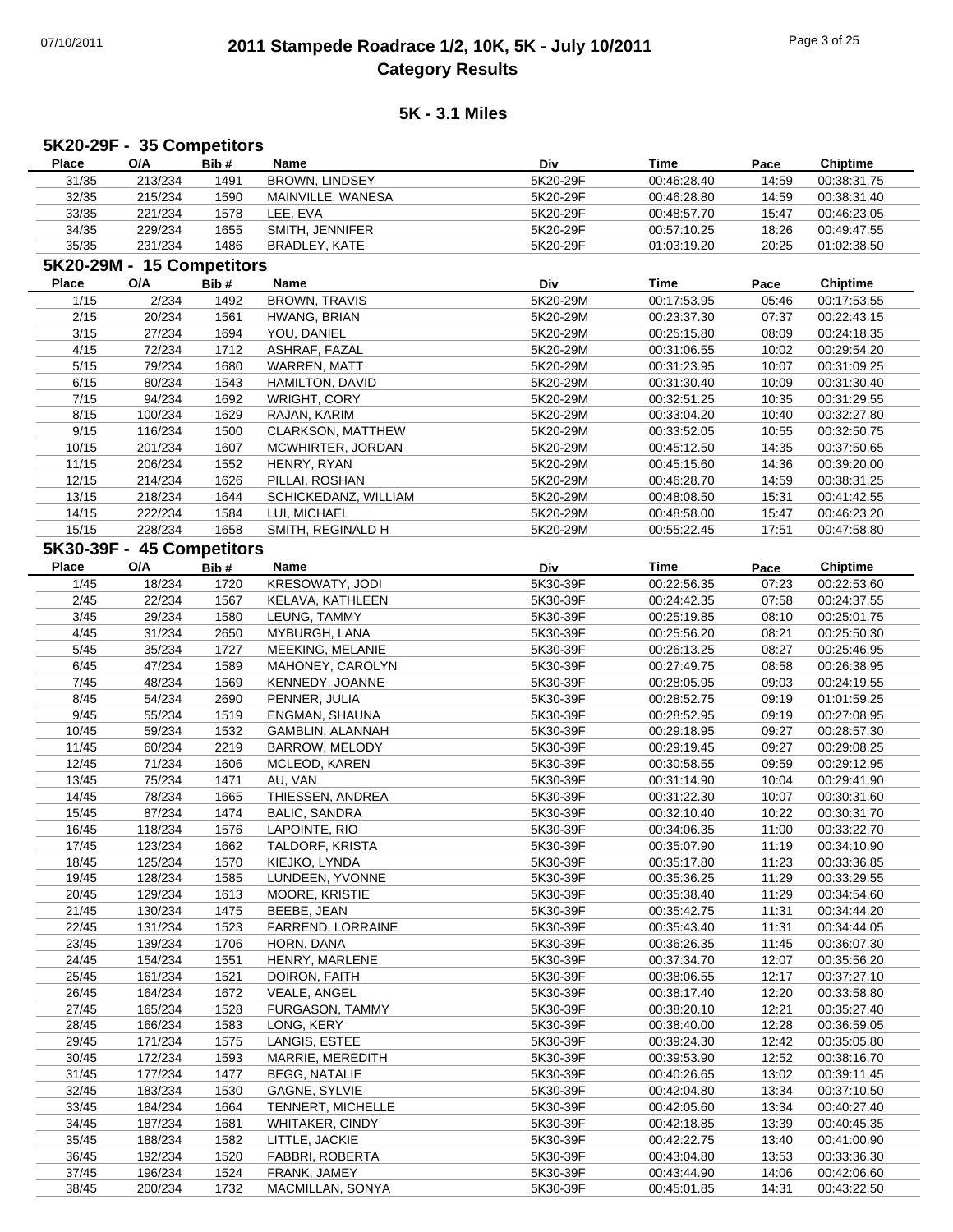# 07/10/2011 **2011 Stampede Roadrace 1/2, 10K, 5K - July 10/2011** Page 4 of 25 **Category Results**

| 5K30-39F - 45 Competitors |                           |              |                                       |                      |                            |                |                            |  |
|---------------------------|---------------------------|--------------|---------------------------------------|----------------------|----------------------------|----------------|----------------------------|--|
| <b>Place</b>              | O/A                       | Bib#         | Name                                  | Div                  | <b>Time</b>                | Pace           | <b>Chiptime</b>            |  |
| 39/45                     | 204/234                   | 1614         | MORRIS, CARLA                         | 5K30-39F             | 00:45:14.45                | 14:35          | 00:42:28.65                |  |
| 40/45                     | 207/234                   | 1566         | JONES, KELLY                          | 5K30-39F             | 00:45:21.80                | 14:38          | 00:45:16.90                |  |
| 41/45                     | 212/234                   | 1691         | WOODS, SARA                           | 5K30-39F             | 00:46:26.90                | 14:59          | 00:44:47.60                |  |
| 42/45                     | 216/234                   | 1667         | TING, BONNIE                          | 5K30-39F             | 00:46:34.65                | 15:01          | 00:37:04.75                |  |
| 43/45                     | 219/234                   | 1581         | LIN, NING                             | 5K30-39F             | 00:48:18.55                | 15:35          | 00:45:43.45                |  |
| 44/45                     | 226/234                   | 1562         | JACOBSON, JENNIFER                    | 5K30-39F             | 00:51:48.90                | 16:42          | 00:50:13.20                |  |
| 45/45                     | 230/234                   | 1600         | MCFARLANE, HEATHER                    | 5K30-39F             | 00:59:35.15                | 19:13          | 00:50:05.65                |  |
|                           | 5K30-39M - 25 Competitors |              |                                       |                      |                            |                |                            |  |
| <b>Place</b>              | $\mathsf{O}/\mathsf{A}$   | Bib#         | Name                                  | Div                  | Time                       | Pace           | <b>Chiptime</b>            |  |
| 1/25                      | 1/234                     | 2716         | REED, JASON                           | 5K30-39M             | 00:17:50.55                | 05:45          | 00:17:49.60                |  |
| 2/25                      | 3/234                     | 1689         | WILSON, TODD                          | 5K30-39M             | 00:18:20.50                | 05:55          | 00:18:18.90                |  |
| 3/25                      | 6/234                     | 1661         | STORCK, ARIC                          | 5K30-39M             | 00:19:08.80                | 06:10          | 00:19:06.75                |  |
| 4/25                      | 8/234                     | 1611         | MITCHELMORE, PETER                    | 5K30-39M             | 00:19:51.80                | 06:24          | 00:19:48.15                |  |
| 5/25                      | 12/234                    | 1522         | FAJARDO, DAVE                         | 5K30-39M             | 00:20:50.70                | 06:43          | 00:20:46.70                |  |
| 6/25                      | 13/234                    | 1494         | BYNG, JOHN                            | 5K30-39M             | 00:21:46.00                | 07:01          | 00:21:33.90                |  |
| 7/25                      | 16/234                    | 1531         | <b>GAGNON, BENOIT</b>                 | 5K30-39M             | 00:22:38.50                | 07:18          | 00:20:21.00                |  |
| 8/25                      | 17/234                    | 1573         | LAFORGE, PAUL                         | 5K30-39M             | 00:22:49.80                | 07:21          | 00:22:41.90                |  |
| 9/25                      | 25/234                    | 1498         | CHANG, ALBERT                         | 5K30-39M             | 00:25:11.10                | 08:07          | 00:24:53.25                |  |
| 10/25                     | 26/234                    | 1610         | MITCHELL, MATTHEW                     | 5K30-39M             | 00:25:11.70                | 08:07          | 00:25:05.40                |  |
| 11/25                     | 37/234                    | 1467         | ANABO, MAX                            | 5K30-39M             | 00:26:26.60                | 08:31          | 00:25:33.10                |  |
| 12/25                     | 41/234                    | 1495         | CAMPBELL, STEVE                       | 5K30-39M             | 00:27:17.30                | 08:48          | 00:26:39.50                |  |
| 13/25                     | 57/234                    | 1574         | LAIR, AARON                           | 5K30-39M             | 00:29:13.30                | 09:25          | 00:27:18.20                |  |
| 14/25                     | 58/234                    | 1651         | SLAPMAN, MICHAEL                      | 5K30-39M             | 00:29:15.55                | 09:26          | 00:28:13.20                |  |
| 15/25                     | 66/234                    | 1622         | OSADEC, JEFF                          | 5K30-39M             | 00:30:18.85                | 09:46          | 00:29:15.35                |  |
| 16/25                     | 67/234                    | 2536         | <b>KRYDIER, CORY</b>                  | 5K30-39M             | 00:30:23.75                | 09:48          | 00:29:24.25                |  |
| 17/25                     | 77/234                    | 1513         | DOHERTY, SHANE                        | 5K30-39M             | 00:31:19.90                | 10:06          | 00:30:32.45                |  |
| 18/25                     | 88/234                    | 1657         | SMITH, MARLON                         | 5K30-39M             | 00:32:21.95                | 10:26          | 00:31:00.05                |  |
| 19/25                     | 122/234                   | 1564         | JAMES, WENSLEY                        | 5K30-39M             | 00:35:01.25                | 11:17          | 00:33:23.50                |  |
| 20/25                     | 143/234                   | 1577         | LAW, GREG                             | 5K30-39M             | 00:36:44.00                | 11:50          | 00:32:50.55                |  |
| 21/25                     | 144/234                   | 1698         | ARCHIBALD, SCOTT                      | 5K30-39M             | 00:36:53.00                | 11:53          | 00:31:50.80                |  |
| 22/25                     | 174/234                   | 1601         | MCGOLDRICK, OWEN                      | 5K30-39M             | 00:40:18.95                | 13:00          | 00:38:46.75                |  |
| 23/25<br>24/25            | 185/234                   | 1623         | PATEY, CHRIS                          | 5K30-39M             | 00:42:07.40                | 13:35          | 00:40:30.40                |  |
| 25/25                     | 198/234<br>220/234        | 1595<br>1695 | MARSH, ROBERT<br>YU, BIN              | 5K30-39M<br>5K30-39M | 00:44:42.30<br>00:48:18.90 | 14:25<br>15:35 | 00:44:42.30<br>00:45:43.90 |  |
|                           |                           |              |                                       |                      |                            |                |                            |  |
|                           | 5K40-49F - 38 Competitors |              |                                       |                      |                            |                |                            |  |
| <b>Place</b>              | O/A                       | Bib#         | Name                                  | Div                  | <b>Time</b>                | Pace           | <b>Chiptime</b>            |  |
| 1/38                      | 19/234                    | 1709         | HELLARD, JACKIE                       | 5K40-49F             | 00:23:19.95                | 07:31          | 00:23:15.85                |  |
| 2/38                      | 23/234                    | 1549         | HARMS, JEAN                           | 5K40-49F             | 00:24:54.05                | 08:01          | 00:23:03.95                |  |
| 3/38                      | 28/234                    | 1686         | WILKINSON, VICTORIA                   | 5K40-49F             | 00:25:19.70                | 08:10          | 00:25:16.55                |  |
| 4/38                      | 43/234                    | 1733         | VAN SANT, JANE                        | 5K40-49F             | 00:27:26.90                | 08:51          | 00:27:22.15                |  |
| 5/38                      | 45/234                    | 1599         | MCDUFFIE, NICOLA                      | 5K40-49F             | 00:27:31.50                | 08:52          | 00:26:52.65                |  |
| 6/38<br>7/38              | 49/234<br>61/234          | 1539<br>1506 | <b>GRAY, CHRISTINE</b>                | 5K40-49F<br>5K40-49F | 00:28:19.10<br>00:29:32.80 | 09:08<br>09:31 | 00:27:11.60<br>00:29:24.20 |  |
| 8/38                      | 62/234                    | 1718         | DANIS, GISELE                         | 5K40-49F             | 00:29:39.90                | 09:34          | 00:28:47.25                |  |
| 9/38                      | 64/234                    | 2940         | <b>BOULTER, LEAH</b><br>ZIMARO, AIMEE | 5K40-49F             | 00:29:53.50                | 09:38          | 00:29:41.70                |  |
| 10/38                     | 68/234                    | 1640         | ROSSITER, TARA                        | 5K40-49F             | 00:30:50.75                | 09:57          | 00:30:08.15                |  |
| 11/38                     | 76/234                    | 1572         | KURRANT, CHRISTINE                    | 5K40-49F             | 00:31:18.55                | 10:06          | 00:30:21.65                |  |
|                           |                           |              | MACDONALD, STACEY                     |                      |                            |                | 00:30:19.70                |  |
|                           |                           |              |                                       |                      |                            |                |                            |  |
| 12/38                     | 81/234                    | 1587         |                                       | 5K40-49F             | 00:31:30.55                | 10:09          |                            |  |
| 13/38                     | 92/234                    | 1736         | REID, ANDREA                          | 5K40-49F             | 00:32:45.10                | 10:33          | 00:32:16.00                |  |
| 14/38                     | 97/234                    | 1679         | WARREN, FRANCINE                      | 5K40-49F             | 00:32:59.30                | 10:38          | 00:32:01.55                |  |
| 15/38                     | 99/234                    | 1663         | TALDORF, SYLVIA                       | 5K40-49F             | 00:33:02.20                | 10:39          | 00:32:04.60                |  |
| 16/38                     | 101/234                   | 1635         | RETTIE, AGA                           | 5K40-49F             | 00:33:07.65                | 10:41          | 00:31:23.05                |  |
| 17/38                     | 102/234                   | 1728         | MASTEL, TRACY                         | 5K40-49F             | 00:33:08.20                | 10:41          | 00:32:45.05                |  |
| 18/38<br>19/38            | 104/234<br>105/234        | 1534<br>1701 | GARRETT, BRENDA<br>MILLER, EILEEN     | 5K40-49F<br>5K40-49F | 00:33:11.30<br>00:33:22.80 | 10:42<br>10:46 | 00:31:13.20<br>00:32:11.00 |  |
| 20/38                     |                           | 1670         | TURNER, SHEILA                        | 5K40-49F             | 00:33:43.65                | 10:52          | 00:32:48.00                |  |
| 21/38                     | 113/234<br>124/234        | 1558         | HOUGH, AMBER                          | 5K40-49F             | 00:35:16.35                | 11:22          | 00:34:19.70                |  |
| 22/38                     | 146/234                   | 1729         | HOLMES, KIM                           | 5K40-49F             | 00:37:01.05                | 11:56          | 00:35:42.30                |  |
| 23/38                     | 153/234                   | 1637         | RICHARDSON, PAULA                     | 5K40-49F             | 00:37:34.50                | 12:07          | 00:36:08.05                |  |
| 24/38                     | 155/234                   | 1504         | CUSSANS, LIZ                          | 5K40-49F             | 00:37:34.75                | 12:07          | 00:36:08.35                |  |
| 25/38                     | 163/234                   | 1647         | SHEPHERD, KIM                         | 5K40-49F             | 00:38:16.60                | 12:20          | 00:33:57.60                |  |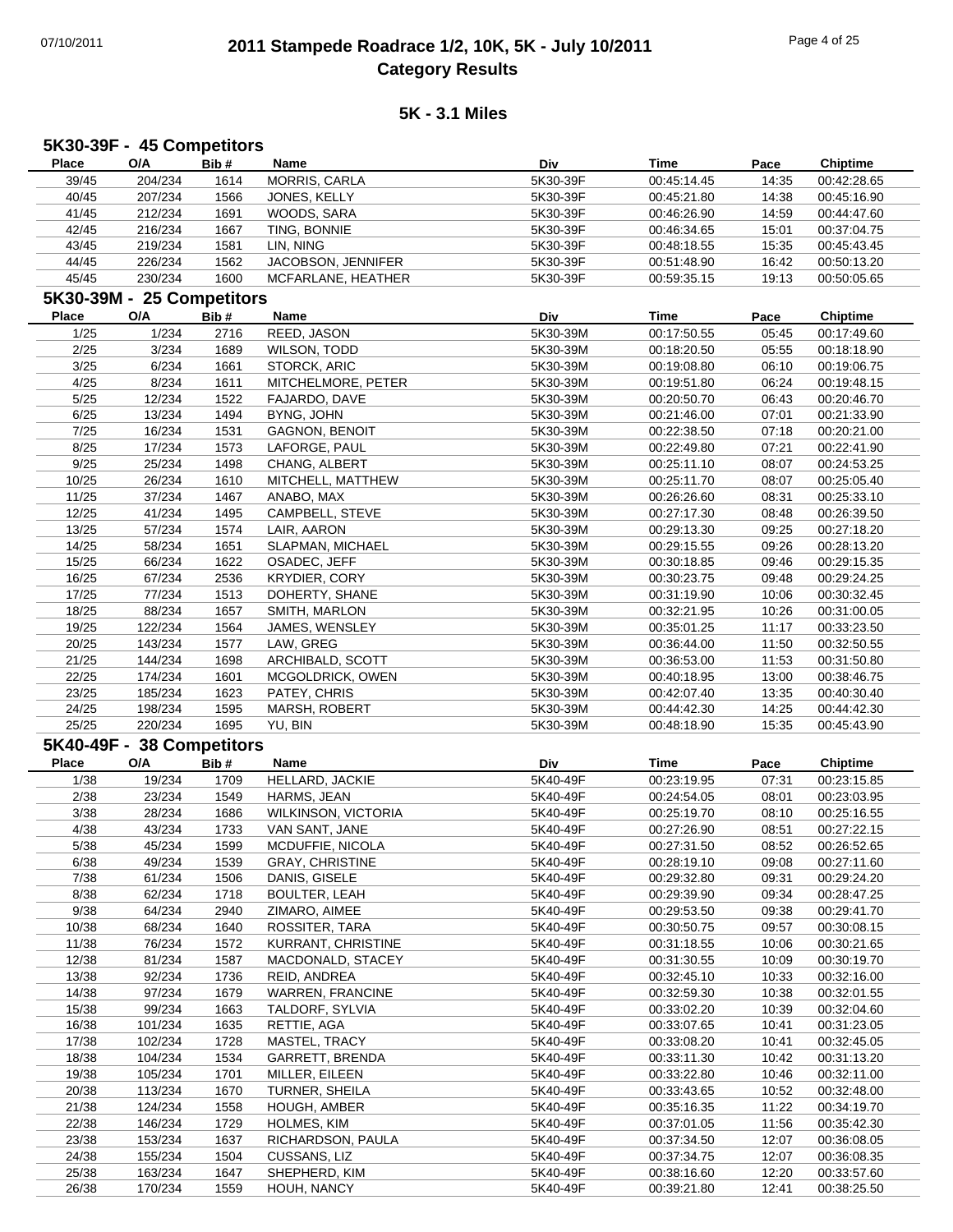### 07/10/2011 **2011 Stampede Roadrace 1/2, 10K, 5K - July 10/2011** Page 5 of 25 **Category Results**

| Place        | O/A                             | Bib#         | Name                             | Div                  | Time                       | Pace           | <b>Chiptime</b>            |
|--------------|---------------------------------|--------------|----------------------------------|----------------------|----------------------------|----------------|----------------------------|
| 27/38        | 173/234                         | 1536         | GILES, KAREN                     | 5K40-49F             | 00:40:09.00                | 12:57          | 00:38:38.70                |
| 28/38        | 175/234                         | 1497         | CARTER, JANINE                   | 5K40-49F             | 00:40:19.40                | 13:00          | 00:39:02.30                |
| 29/38        | 179/234                         | 1538         | <b>GRAVES, TRACY</b>             | 5K40-49F             | 00:40:41.95                | 13:07          | 00:39:45.05                |
| 30/38        | 180/234                         | 1508         | DAVIS, CINDY                     | 5K40-49F             | 00:40:42.25                | 13:07          | 00:39:29.05                |
| 31/38        | 181/234                         | 1529         | FYFE, TRACY                      | 5K40-49F             | 00:41:23.80                | 13:21          | 00:39:13.60                |
| 32/38        | 186/234                         | 1468         | ARNS, JODI                       | 5K40-49F             | 00:42:07.80                | 13:35          | 00:40:30.70                |
| 33/38        | 208/234                         | 1605         | MCLEAN, LORRAINE                 | 5K40-49F             | 00:45:36.30                | 14:42          | 00:44:23.80                |
| 34/38        | 210/234                         | 1533         | GARLAND, SHERRY                  | 5K40-49F             | 00:46:06.95                | 14:52          | 00:44:27.35                |
| 35/38        | 211/234                         | 1591         | MALLETTE, DENISE                 | 5K40-49F             | 00:46:17.90                | 14:56          | 00:38:02.75                |
| 36/38        | 217/234                         | 1509         | DAWE, TAMMIE                     | 5K40-49F             | 00:47:35.20                | 15:20          | 00:44:48.10                |
| 37/38        | 224/234                         | 1730         | WILSON, SUZANNE                  | 5K40-49F             | 00:49:11.60                | 15:52          | 00:47:39.30                |
| 38/38        | 225/234                         | 1505         | DABROWSKI, SUE                   | 5K40-49F             | 00:49:23.30                | 15:55          | 00:47:49.50                |
|              | 5K40-49M - 14 Competitors       |              |                                  |                      |                            |                |                            |
|              |                                 |              |                                  |                      |                            |                |                            |
| <b>Place</b> | O/A                             | Bib#         | Name                             | Div                  | <b>Time</b>                | Pace           | <b>Chiptime</b>            |
| 1/14         | 4/234                           | 1484         | <b>BOURGEAULT, PAUL</b>          | 5K40-49M             | 00:18:50.70                | 06:04          | 00:18:48.75                |
| 2/14         | 10/234                          | 1542         | <b>GUREVITCH, JASON</b>          | 5K40-49M             | 00:20:00.60                | 06:27          | 00:19:59.30                |
| 3/14         | 14/234                          | 1722         | MOORE, ADRIAN                    | 5K40-49M             | 00:21:49.00                | 07:02          | 00:21:43.90                |
| 4/14         | 24/234                          | 1671         | VAN SANT, BEN                    | 5K40-49M             | 00:24:58.25                | 08:03          | 00:24:09.70                |
| 5/14         | 42/234                          | 1677         | <b>WAKEHAM, NICK</b>             | 5K40-49M             | 00:27:18.05                | 08:48          | 00:26:56.95                |
| 6/14         | 46/234                          | 1705         | WALC, LES                        | 5K40-49M             | 00:27:46.70                | 08:57          | 00:27:44.20                |
| 7/14         | 106/234                         | 1602         | MCINNES, JOHN                    | 5K40-49M             | 00:33:23.05                | 10:46          | 00:32:11.15                |
| 8/14         | 120/234                         | 1553         | HICKIE, KEITH                    | 5K40-49M             | 00:34:58.40                | 11:16          | 00:33:22.35                |
| 9/14         | 126/234                         | 1479         | <b>BLASETTI, DARREN</b>          | 5K40-49M             | 00:35:21.25                | 11:24          | 00:34:22.30                |
| 10/14        | 136/234                         | 1616         | MURPHY, KERRY                    | 5K40-49M             | 00:36:00.35                | 11:36          | 00:34:50.30                |
| 11/14        | 147/234                         | 1725         | QUINN, DAVE                      | 5K40-49M             | 00:37:23.00                | 12:03          | 00:36:22.55                |
| 12/14        | 167/234                         | 1632         | REDEKOP, COLIN                   | 5K40-49M             | 00:38:51.90                | 12:32          | 00:34:48.40                |
| 13/14        | 182/234                         | 1571         | KISLIK, ALEX                     | 5K40-49M             | 00:41:39.70                | 13:26          | 00:40:20.50                |
| 14/14        | 227/234                         | 1636         | RICHARDSON, ANDREW               | 5K40-49M             | 00:54:37.65                | 17:37          | 00:53:12.95                |
|              | 5K50-59F - 22 Competitors       |              |                                  |                      |                            |                |                            |
| <b>Place</b> | O/A                             | Bib#         | Name                             | Div                  | <b>Time</b>                | Pace           | <b>Chiptime</b>            |
| 1/22         | 34/234                          | 1603         | MCKINNEY, KELLY                  | 5K50-59F             | 00:26:09.20                | 08:26          | 00:26:07.40                |
| 2/22         | 51/234                          | 1676         | WAITE, SANDY                     | 5K50-59F             | 00:28:32.10                | 09:12          | 00:28:28.95                |
|              |                                 |              |                                  |                      |                            |                |                            |
|              |                                 |              |                                  |                      |                            |                |                            |
| 3/22         | 90/234                          | 1608         | METCALF, LYNN                    | 5K50-59F             | 00:32:33.40                | 10:30          | 00:31:48.90                |
| 4/22         | 91/234                          | 1546         | HAMMOND, MANDY                   | 5K50-59F             | 00:32:38.65                | 10:31          | 00:31:33.30                |
| 5/22         | 98/234                          | 1737         | DESBARATS, SUSAN                 | 5K50-59F             | 00:33:00.40                | 10:38          | 00:32:01.05                |
| 6/22         | 108/234                         | 1621         | NOLKE, CHERYL                    | 5K50-59F             | 00:33:35.10                | 10:50          | 00:32:45.30                |
| 7/22         | 111/234                         | 1711         | NELSON, KELLY                    | 5K50-59F             | 00:33:37.35                | 10:50          | 00:32:29.50                |
| 8/22         | 114/234                         | 1563         | JAKUBOWYCH, BEV                  | 5K50-59F             | 00:33:43.65                | 10:52          | 00:32:47.30                |
| 9/22         | 117/234                         | 1634         | REEH, ELISE                      | 5K50-59F             | 00:34:05.80                | 10:59          | 00:33:21.20                |
| 10/22        | 135/234                         | 1503         | CROSSMAN, LOIS                   | 5K50-59F             | 00:36:00.10                | 11:36          | 00:33:35.90                |
| 11/22        | 138/234                         | 1472         | AZPIAZU, MARIA                   | 5K50-59F             | 00:36:23.35                | 11:44          | 00:35:55.60                |
| 12/22        | 142/234                         | 1560         | HUCK, LISA                       | 5K50-59F             | 00:36:39.95                | 11:49          | 00:35:44.00                |
| 13/22        | 149/234                         | 1649         | SHUM, ROSAURA                    | 5K50-59F             | 00:37:24.70                | 12:04          | 00:35:51.30                |
| 14/22        | 150/234                         | 2227         | BERENBAUM, LESLIE                | 5K50-59F             | 00:37:26.05                | 12:04          | 00:35:58.15                |
| 15/22        | 152/234                         | 1490         | BROWN, JOAN                      | 5K50-59F             | 00:37:33.85                | 12:07          | 00:36:18.15                |
| 16/22        | 156/234                         | 1512         | DINGWALL, KAREN                  | 5K50-59F             | 00:37:39.05                | 12:08          | 00:36:24.35                |
| 17/22        | 159/234                         | 1485         | BOYLE, RITA                      | 5K50-59F             | 00:38:03.85                | 12:16          | 00:37:03.55                |
| 18/22        | 160/234                         | 1469         | ARPIN, BERNADETTE                | 5K50-59F             | 00:38:06.45                | 12:17          | 00:37:42.10                |
| 19/22        | 191/234                         | 1674         | VISSER, SANDY                    | 5K50-59F             | 00:42:56.10                | 13:50          | 00:41:58.90                |
| 20/22        | 194/234                         | 1656         | SMITH, LINDA                     | 5K50-59F             | 00:43:38.80                | 14:04          | 00:36:15.00                |
| 21/22        | 223/234                         | 1731         | CRUXTON, DIANE                   | 5K50-59F             | 00:49:11.45                | 15:51          | 00:47:39.65                |
| 22/22        | 234/234                         | 1723         | KOSIK, WILMA                     | 5K50-59F             | 01:24:29.55                | 27:15          | 01:23:12.90                |
|              |                                 |              |                                  |                      |                            |                |                            |
| Place        | 5K50-59M - 6 Competitors<br>O/A |              | Name                             |                      |                            |                |                            |
|              |                                 | Bib#         |                                  | <b>Div</b>           | <b>Time</b>                | Pace           | <b>Chiptime</b>            |
| 1/6          | 5/234                           | 1557         | HOLLIDAY, JOHN                   | 5K50-59M             | 00:18:56.50                | 06:06          | 00:18:54.75                |
| 2/6          | 15/234                          | 1708         | MCKINNON, ROBERT                 | 5K50-59M             | 00:22:06.70                | 07:08          | 00:22:00.65                |
| 3/6          | 36/234                          | 1707         | LEE, DON                         | 5K50-59M             | 00:26:15.45                | 08:28          | 00:22:16.20                |
| 4/6          | 74/234                          | 1526         | FROST, DAVID                     | 5K50-59M             | 00:31:13.85                | 10:04          | 00:29:32.35                |
| 5/6<br>6/6   | 96/234<br>162/234               | 1515<br>1470 | DRIEDIGER, DOUG<br>ARPIN, DENNIS | 5K50-59M<br>5K50-59M | 00:32:56.40<br>00:38:07.70 | 10:37<br>12:18 | 00:32:07.20<br>00:37:42.80 |